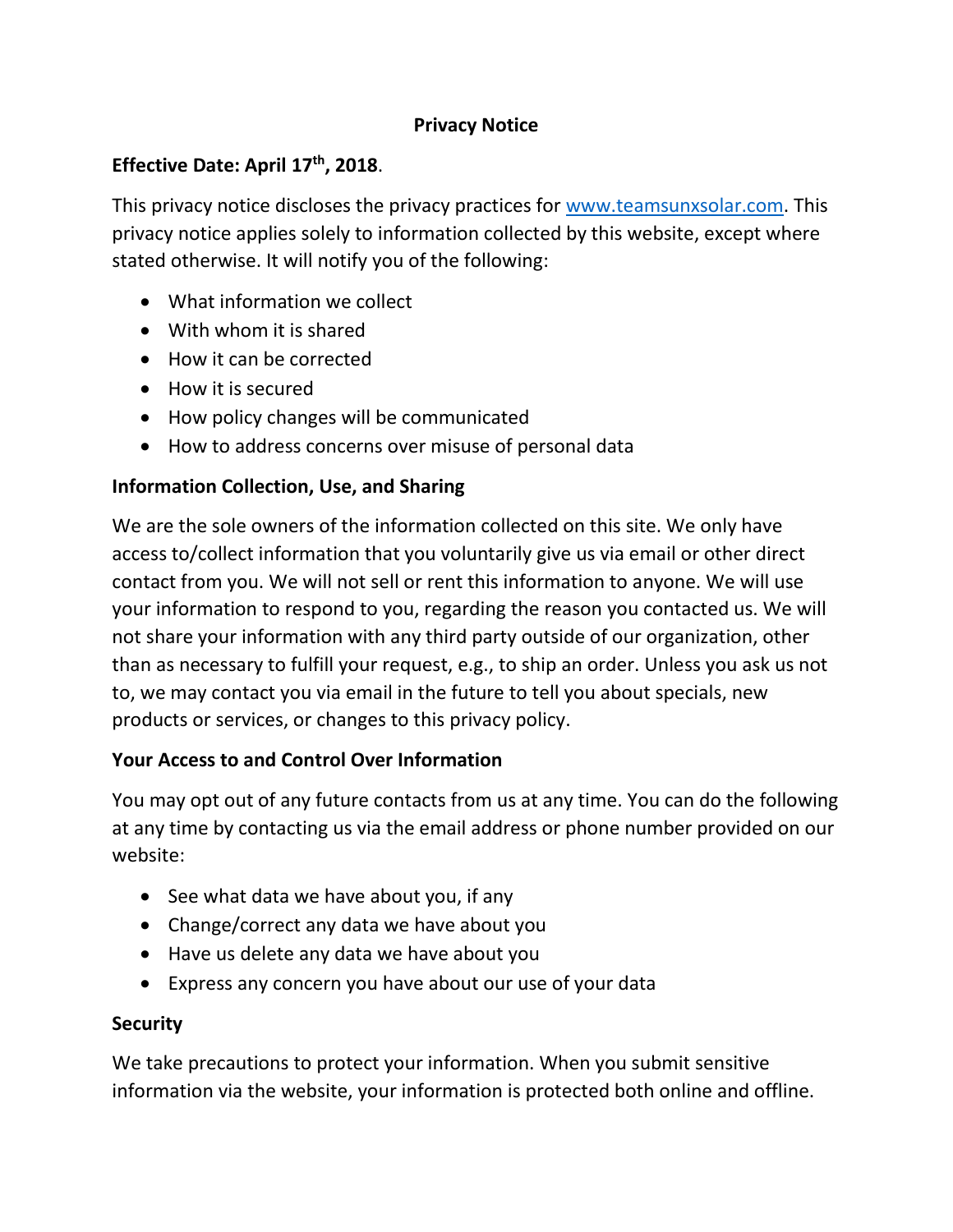Wherever we collect sensitive information (such as credit card data), that information is encrypted and transmitted to us in a secure way. You can verify this by looking for a closed lock icon at the bottom of your web browser, or looking for "https" at the beginning of the address of the web page. While we use encryption to protect sensitive information transmitted online, we also protect your information offline. Only employees who need the information to perform a specific job (e.g, billing or customer service) are granted access to personally identifiable information. The computers/servers on which we store personally identifiable information are kept in a secure environment.

## **Notification of Changes**

Whenever material changes are made to the privacy notice specify how you will notify consumers.

## **Other Provisions as Required by Law**

Numerous other provisions and/or practices may be required as a result of laws, international treaties, or industry practices. It is up to you to determine what additional practices must be followed and/or what additional disclosures are required. Please take special notice of the California Online Privacy Protection Act (CalOPPA), which is frequently amended and now includes a disclosure requirement for "Do Not Track" signals.

# **If you feel that we are not abiding by this privacy policy, you should contact us immediately via telephone at (626) 434-9606 or via [info@teamsunxsolar.com.](mailto:info@teamsunxsolar.com)**

#### **Registration**

In order to use this website, a user must first complete the registration form. During registration a user is required to give certain information (such as name and email address). This information is used to contact you about the products/services on our site in which you have expressed interest. At your option, you may also provide demographic information (such as gender or age) about yourself, but it is not required.

#### **Cookies**

We use "cookies" on this site. A cookie is a piece of data stored on a site visitor's hard drive to help us improve your access to our site and identify repeat visitors to our site. For instance, when we use a cookie to identify you, you would not have to